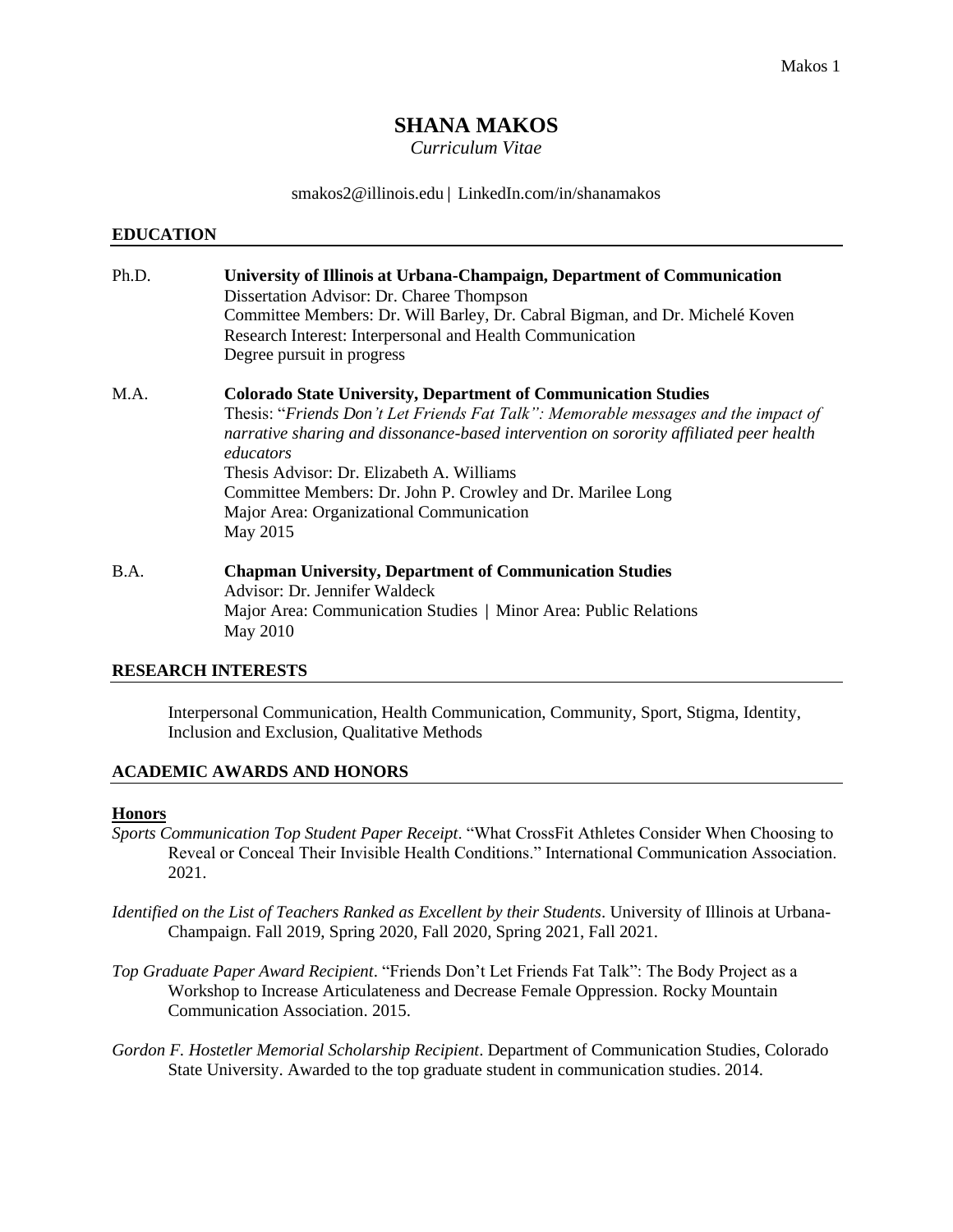### **Funding**

*Expressive writing to cope with relational transgressions in dating relationships: A test of the dual‐ process model*. Communication Studies Seed Grant, Colorado State University. \$4,113.84. Co-Principle Investigator with John P. Crowley, Joe Whitt and Kirsten Graham. 2014.

### **SCHOLARSHIP**

### **Publications – Under Review**

- Voorhees, H. L., **Makos, S.**, Babu, S., Taniguchi-Dorios, E., & Thompson, C. M. (2021). Everyday Support Provision to Individuals with Chronic Illness: A Needs Assessment. Submitted for review to *Personal Relationships*.
- Caban, S., **Makos, S.**, & Thompson, C. M. (2021). The Role of Interpersonal Communication in Mental Health Literacy Interventions for Young People: A Theoretical Review. Submitted for review to *Journal of Applied Communication Research*.
- Crowley, J.P., Denes, A., Whitt, J., & **Makos, S**. (2021). Heartsick: Investigating the Association between Forgiveness and Health among Victims of Relational Transgressions. Submitted for review to *Communication Monographs*.
- **Makos, S.**, & Thompson, C. M. (2021). Core and Catalyst Criteria Motivating CrossFit Athletes to Reveal or Conceal their Invisible Health Conditions. Revise and resubmit to *Health Communication*.
- Thompson, C. M., Duerringer, C., Romo, L. K., & **Makos, S**. (2021). Personal Responsibility, Personal Shame: A Discourse Tracing of Individualism about Health and Finances. Submitted for review to *Rhetoric of Health & Medicine*.

### **Publications**

- Crowley, J.P., Denes, A., Ponivas. A., **Makos, S.**, & Whitt, J. (2021). Forgiveness through writing: Exploring the associations between narrative completeness, emotional expression, and physiology on forgiveness. *Narrative Inquiry*.<https://doi.org/10.1075/ni.20017.cro>
- Crowley, J. P., Denes, A., **Makos, S.**, & Whitt, J. (2019). The longitudinal effects of expressive writing on victims of relational transgressions. *Health Communication*, *34*(6), 618-630. <https://doi.org/10.1080/10410236.2018.1431017>
- Crowley, J. P., Denes, A., **Makos, S.**, & Whitt, J. (2018). Threats to courtship and the physiological response: Testosterone mediates the relationship between relational uncertainty and disclosure for dating partner recipients of relational transgressions. *Adaptive Human Behavior and Physiology*, *4,* 264-282.<https://doi.org/10.1007/s40750-018-0092-5>
- Denes, A., Crowley, J. P., **Makos, S.**, Whitt, J., & Graham, K. (2018). Navigating difficult times with pillow talk: Post sex communication as a strategy for mitigating uncertainty during relational transgression. *Communication Reports, 31*(2), 65-77. <https://doi.org/10.1080/08934215.2017.1386792>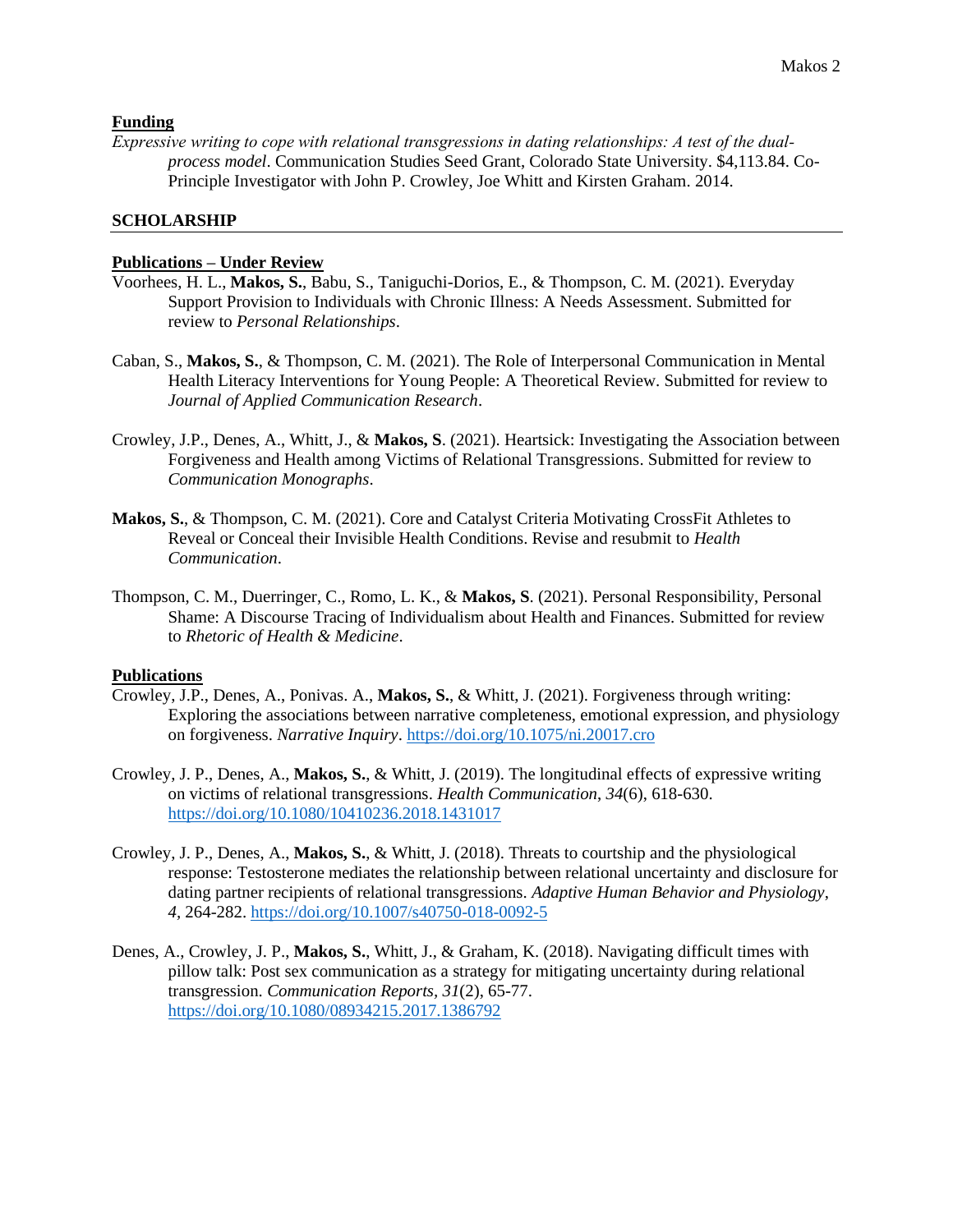## **Competitive Conference Participation**

- Voorhees, H. L., **Makos, S.**, Babu, S., Taniguchi-Dorios, E., & Thompson, C. M. (2022, April). Everyday Support Provision to Individuals with Chronic Illness: A Needs Assessment. Paper to be presented at the biannual Kentucky Conference on Health Communication, Lexington, KY.
- Thompson, C. M., **Makos, S.**, & Babu, S. (2022, April). Conceptualizing Moral Boundary Work: Women's Communicative Labor to be Seen as Credible Witnesses to their Health. Paper to be presented at the biannual Kentucky Conference on Health Communication, Lexington, KY.
- Guntzviller, L. M., Pulido, M., \*Babu, S., \*Kelpinski, L., \***Makos, S.**, \*Rollins, D., & \*Zenzola, N. (2021, November). A Longitudinal Extension of Advice Response Theory. Paper accepted to the National Communication Association annual conference in Seattle, WA. *\*Authors contributed equally and are listed in alphabetical order*
- **Makos, S.** (2021, November). Applying Queer Theory and Transgender Theory to Strengthen Critical Interpersonal and Family Communication. Paper accepted to the research in progress roundtable at the National Communication Association annual conference in Seattle, WA.
- Thompson, C. M., Duerringer, C., Romo, L. K., & **Makos, S**. (2021, November). Personal Responsibility, Personal Shame: A Discourse Tracing of Individualism about Health and Finances. Paper accepted to the National Communication Association annual conference in Seattle, WA.
- **Makos, S.** (2021, May). What CrossFit Athletes Consider When Choosing to Reveal or Conceal their Invisible Health Conditions. Paper presented virtually at the International Communication Association annual conference.
- Caban, S., **Makos, S.,** & Thompson, C. M. (2021, May). Conceptualizing Interpersonal Communication in Mental Health Literacy Interventions: A Systematic Review. Paper presented virtually at the International Communication Association annual conference.
- **Makos, S.** (2020, November). Negotiating Invisible Illness-Related Identities in the CrossFit Gym. Paper presented virtually during the health communication division research in progress roundtable at the National Communication Association annual conference in Indianapolis, IN.
- **Makos, S.** (2020, November). Communicating Invisible Health Conditions in the CrossFit Gym. Research Roundtable. Paper presented virtually during the research in progress roundtable the National Communication Association annual conference in Indianapolis, IN.
- Crowley, J. P., Whitt, J., & **Makos, S**. (2019, November). Heartsick: Associations Between Forgiveness and the Epstein Barr Virus for Recipients of Relational Transgressions. Paper presented at the National Communication Association annual conference in Baltimore, MD.
- **Makos, S.,** & Marguglio, D. (2018, December). Say Goodbye to Study Hours: Designing and Implementing a High-Impact Academics Program. Accepted for presentation at the Association for Fraternal Leadership and Values Conference in Indianapolis, IN.
- Marguglio, D., & **Makos, S.** (2018, December). I'm Fine. It's Fine. Everything is Fine: How to Take Your Officer Education Program from Surviving to Thriving. Accepted for presentation at the Association for Fraternal Leadership and Values Conference in Indianapolis, IN.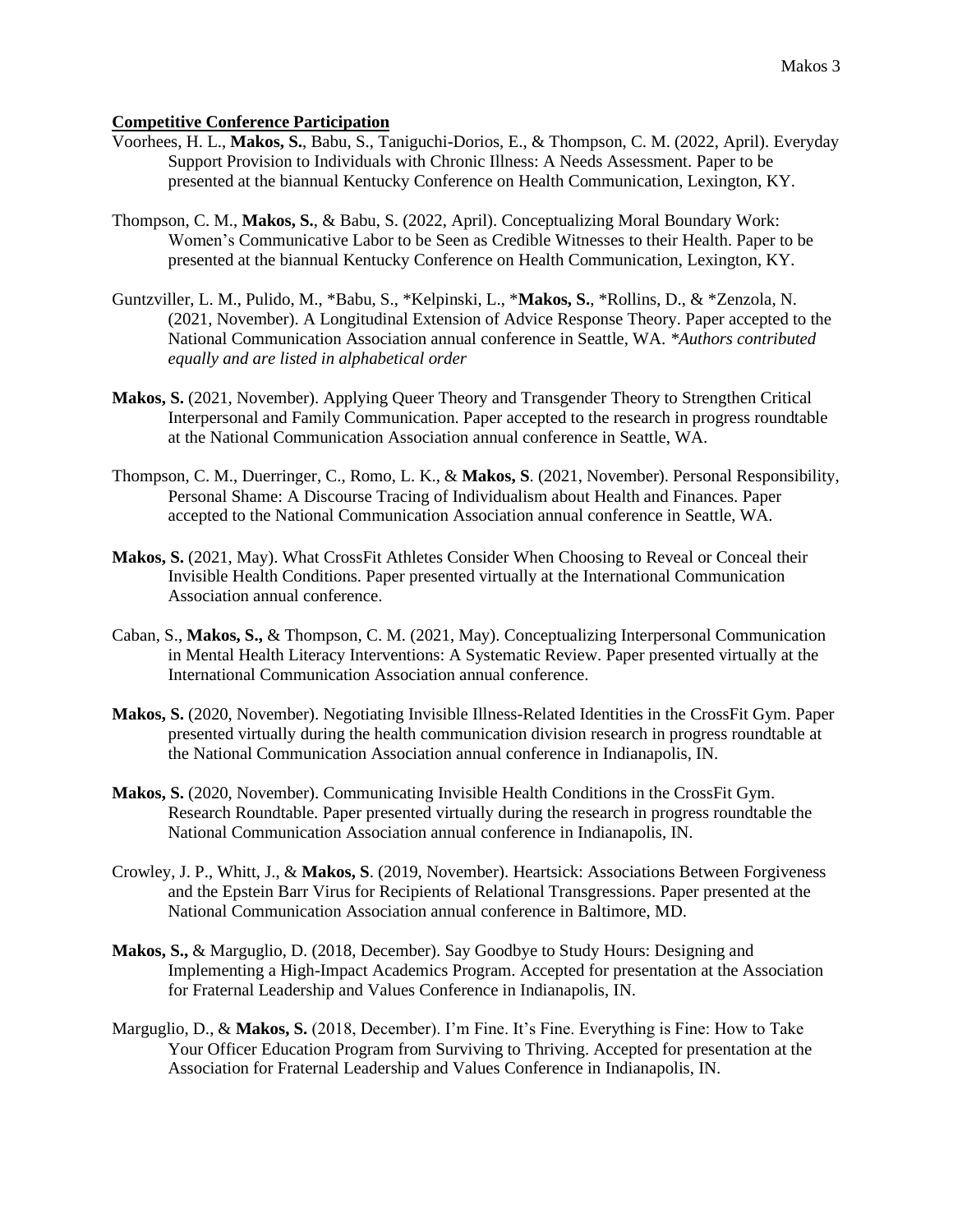- **Makos, S.**, Marguglio, D. & Bauman, M. (2018, December). "I Volunteer as Tribute!": Designing a Blended Learning Volunteer Training Program. Accepted for presentation at the Association for Fraternal Leadership and Values Conference in Indianapolis, IN.
- Marguglio, D., & **Makos, S**. (2017, December). How to Create Engaging Online Lessons for Collegiate and Volunteer Members. Presented at the Association for Fraternal Leadership and Values Conference in Atlanta, GA.
- **Makos, S.**, Keltner, S. & Marguglio, D. (2017, December). Developing, Piloting, Assessing and Implementing a Hybrid New Member Education Program. Presented at the Association for Fraternal Leadership and Values Conference in Atlanta, GA.
- Crowley, J. P., Denes, A., Ponivas, A., **Makos, S.**, & Whitt, J. (2017, November). *Forgiveness through writing: Exploring the effects of narrative completeness, emotional expression, and physiology on forgiveness.* Paper presented at the National Communication Association annual conference in Dallas, TX.
- **Makos, S.,** & Morlan, L. (2016, December). Discussing the Elephant in the Room: LGBTQ Membership in Sororities. Presented at the Association for Fraternal Leadership and Values Conference in Boston, MA.
- Crowley, J. P., Denes, A., **Makos, S.**, & Whitt, J. (2016, November). *Threats to courtship and the physiological response: Testing longitudinal associations between testosterone and relational uncertainty for dating partner recipients of relational transgressions.* Paper presented at the National Communication Association annual conference in Philadelphia, PA.
- Crowley, J. P., Denes, A., **Makos, S.**, & Whitt, J. (2016, June). *Expressive writing to cope with relational transgressions: Tests of a dual-process model of expressive writing and its effects on forgiveness communication and testosterone.* Paper presented at the International Communication Association annual conference in Fukuoka, Japan.
- Denes, A., Crowley, J. P., **Makos, S.**, Whitt, J., & Graham, K. (2015, November). *Navigating relational turbulence with pillow talk: Post sex communication as a strategy for mitigating uncertainty following relational transgressions.* Paper presented at the National Communication Association annual convention in Las Vegas, NV.
- Williams, E. A., & **Makos, S. (**2014, November). After action reviews: Learning from the past in a high reliability organization. Presented at the National Communication Association Conference in Chicago, IL.

#### **RESEARCH TRAINING**

- *Member*. Qualitative Research Initiative. Center for Social and Behavioral Science, University of Illinois at Urbana-Champaign. January 2021 – present.
- *Research Assistant.* Support for Dr. Charee Thompson at the University of Illinois at Urbana-Champaign. May  $2021$  – present.

Scheduled and conducted interviews with participants for two separate studies including: 1. Interviewing women who have experienced dismissal related to their health issues.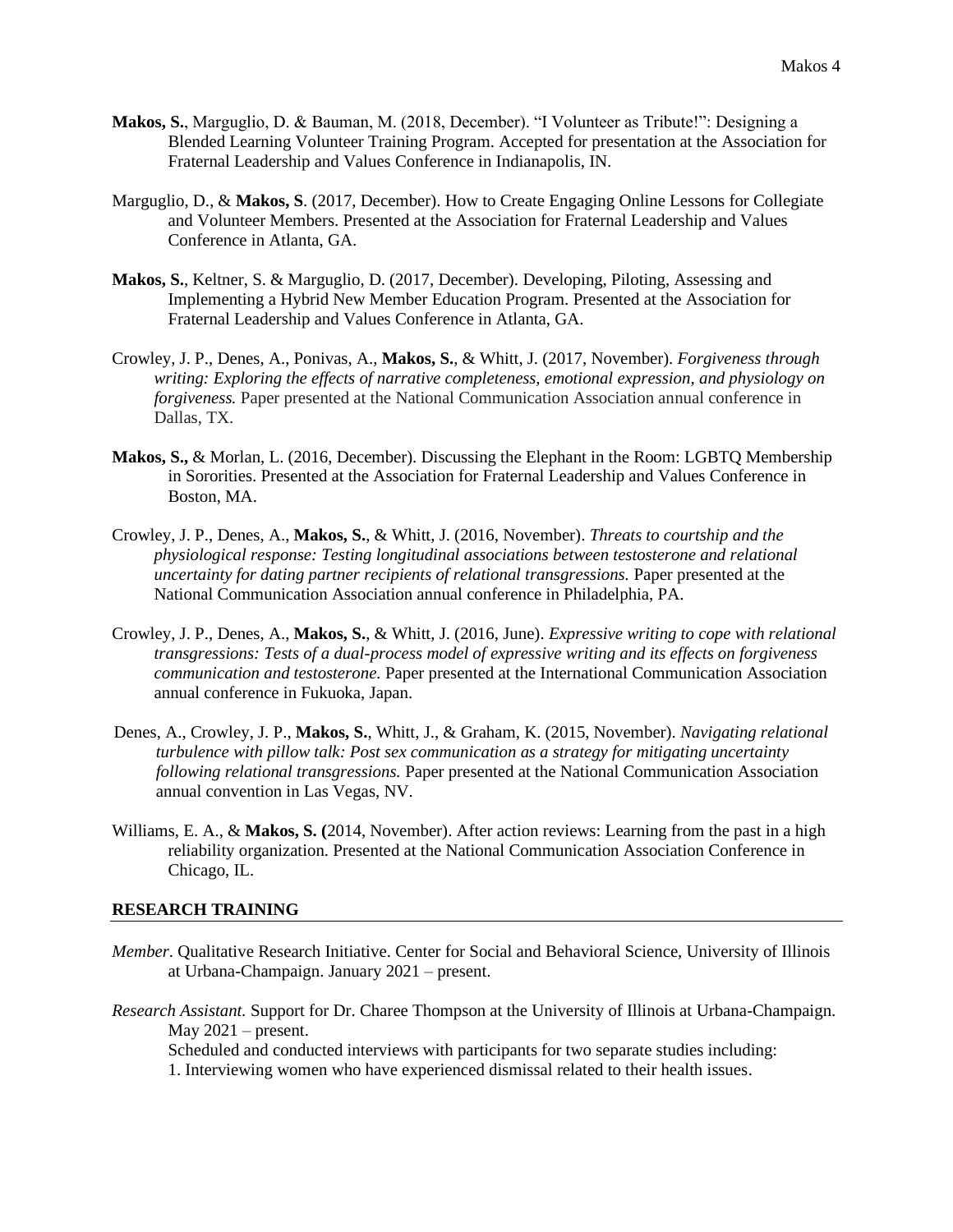2. Interviewing people with long-haul COVID symptoms addressing how they manage uncertainty related to their illness. Interviews are longitudinal, taking place at one, three, and sixmonth intervals.

Transcribed audio recordings, managed participant data.

*Member*. R.A.P.P.O.R.T. Lab. Department of Communication, University of Illinois at Urbana-Champaign. August 2020 – present.

Attend monthly meetings to learn about patient-provider communication through theory-driven and evidence-based research and training.

*Research Assistant.* Support for Dr. Lisa Guntzviller, University of Illinois at Urbana-Champaign. May 2020 – August 2020.

Led the undergraduate research team and provided guidance on coding procedures and practice.

*Participant*. Qualitative Data Analysis Workshop. Sponsored by the Center for Social and Behavioral Science, University of Illinois at Urbana-Champaign. March 2021. Discuss how researchers across disciplines use qualitative data to answer their research questions. Outlined strategies used to analyze qualitative data.

*Participant*. Crafting Qualitative Evidence for Impact: Insider Methods for Qualitative Data Analysis, Claim-Making, and Presentation. Training facilitated by Dr. Sarah J. Tracy. Sponsored by the Center for Social and Behavioral Science, University of Illinois at Urbana-Champaign. October 2020.

Workshop topics included: Qualitative data analysis basics, coding methods in qualitative research, heuristics for claim-making and theory building, presenting qualitative evidence.

## **TEACHING EXPERIENCE**

*Graduate Teaching Assistant*

CMN 368: Sexual Communication University of Illinois at Urbana-Champaign, Department of Communication Spring 2022: 4 sections (hybrid) Fall 2021: 4 sections Faculty Member: Dr. Mary Ramey Taught four recitation sections, assisted in grading written assignments, and held regular office hours.

### *Graduate Teaching Assistant*

CMN 230: Interpersonal Communication

University of Illinois at Urbana-Champaign, Department of Communication Spring 2021: 4 sections (online) Fall 2020: 4 sections (online) Spring 2020: 4 sections Faculty Member: Dr. Lisa Guntzviller Taught four recitation sections, assisted in grading written assignments, and held regular office hours.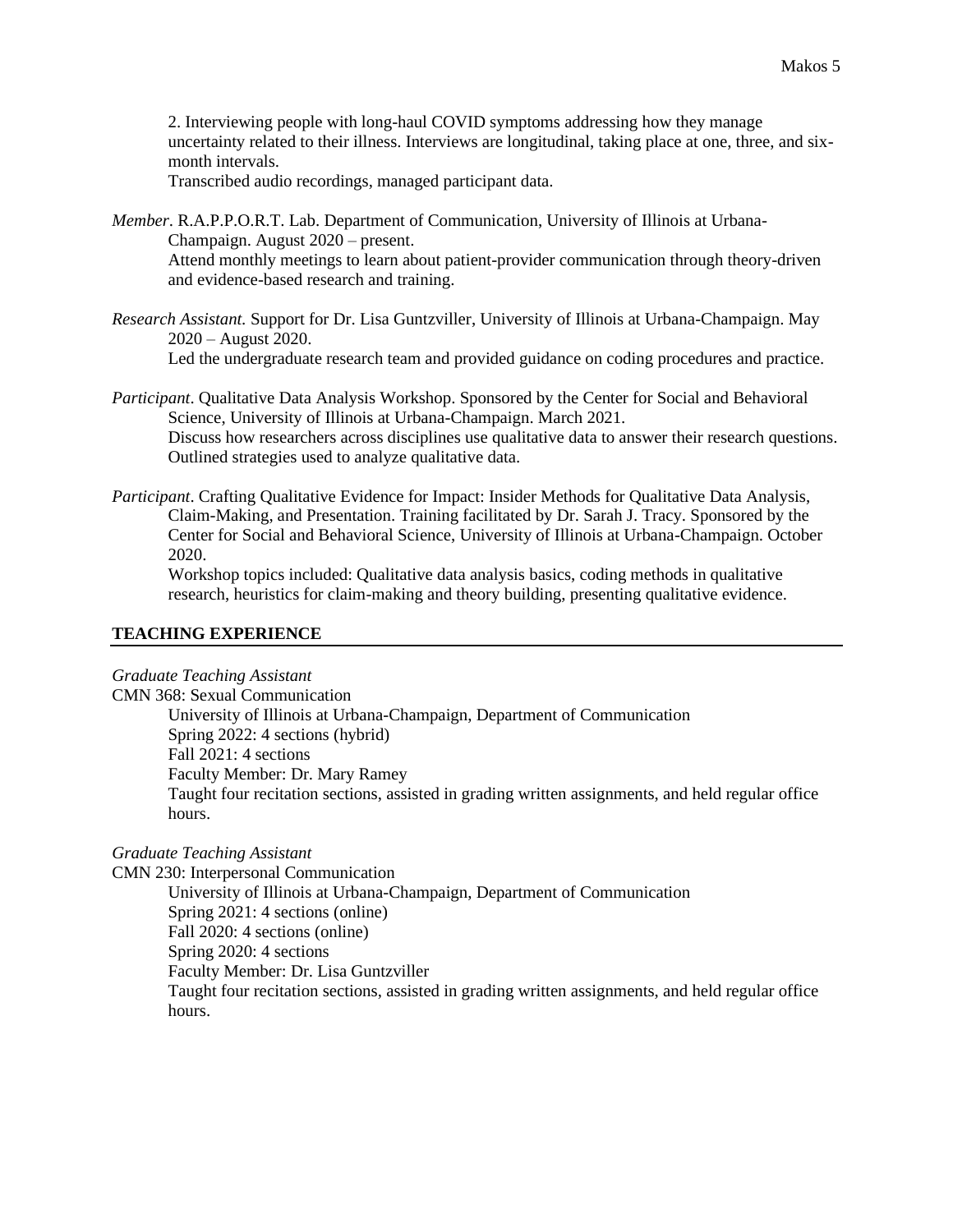#### *Instructor*

### CMN 101: Public Speaking

University of Illinois at Urbana-Champaign, Department of Communication Acted as the instructor of record for course sections of 24 students each, developed class curriculum, graded all oral and written assignments, and held regular office hours. Fall 2019: 2 sections

### *Graduate Teaching Assistant*

SPCM 130: Relational and Organizational Communication Colorado State University, Department of Communication Studies Spring 2015: 2 sections Faculty Member: Dr. John P. Crowley Taught two recitation sections, assisted in grading written assignments, and held regular office hours.

### *Graduate Teaching Assistant*

SPCM 479: Communication Studies Capstone

Colorado State University, Department of Communication Studies Fall 2014: 1 section Spring 2015: 1 section Faculty Member: Dr. Karyl Sabbath Assisted in grading written assignments, facilitating lectures, and held regular office hours.

### *Instructor*

SPCM 200: Public Speaking

Colorado State University, Department of Communication Studies Acted as the instructor of record for course sections of twenty-four students each, developed program quizzes, graded all oral and written assignments, and held regular office hours. Fall 2014: 1 section Spring 2014: 2 sections Fall 2013: 1 section

### **MENTORING EXPERIENCE**

*Undergraduate Research Mentor.* Mentoring through Research and Practice Program at the University of Illinois at Urbana-Champaign. August 2020 – December 2020. Mentored one undergraduate student on a research project. Guided undergraduates in their own projects for presentation at the Undergraduate Research Symposium.

*Research Assistant.* Support for Dr. Lisa Guntzviller at the University of Illinois at Urbana-Champaign. May 2020 – August 2020.

Trained a team of undergraduate and graduate students on coding for a project about advice giving and receiving.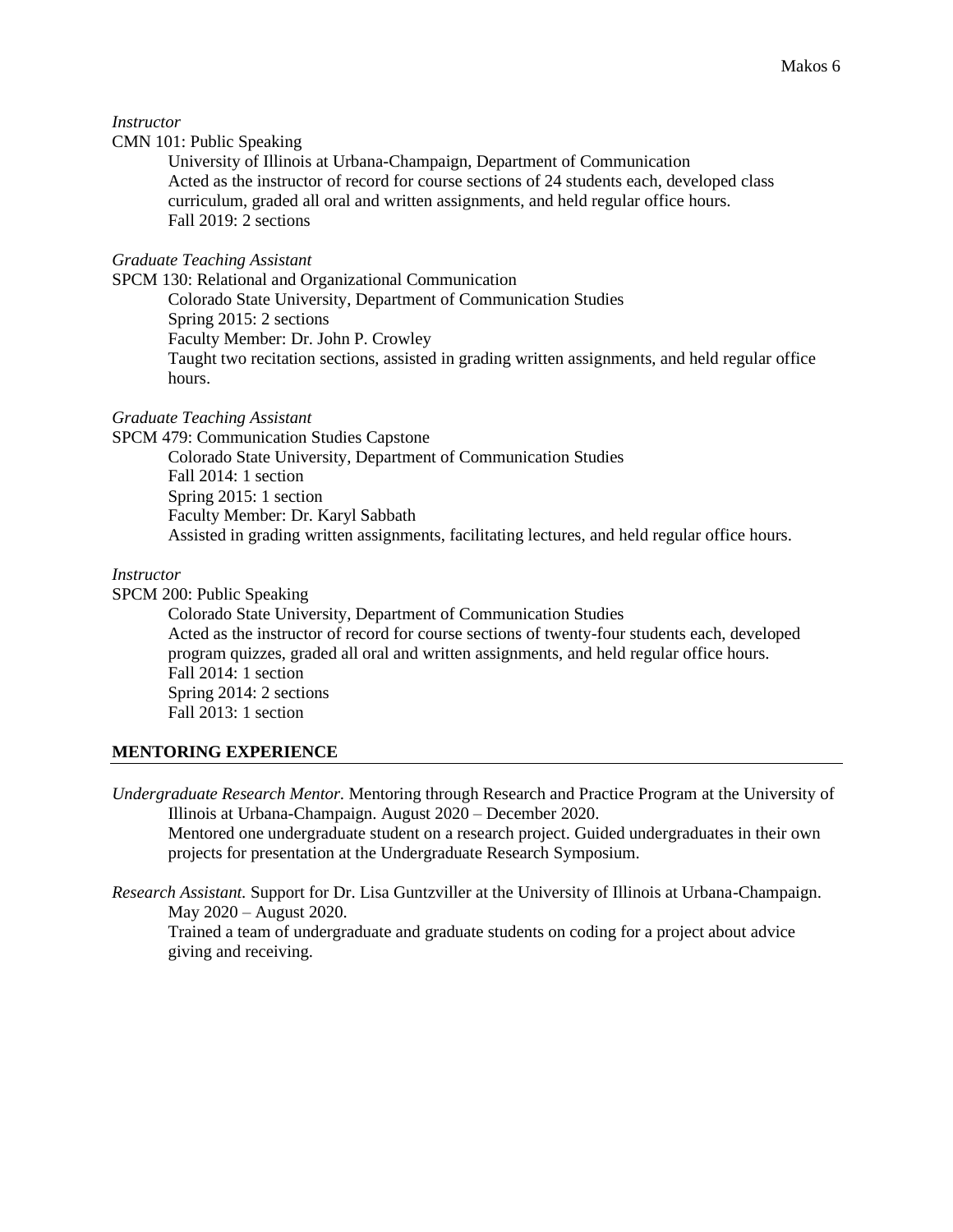#### **PROFESSIONAL PRESENTATIONS**

- **Makos, S.** (2021, April). Keynote Speaker Address for Senior Celebration. Presented virtually for Gamma Phi Beta Sorority.
- Jordan, C. & **Makos, S**. (2019, July). Identity and Inclusion 101: What does it all mean? Presented for Delta Tau Delta Fraternity at Kettering University in Flint, MI.
- **Makos, S.** (2019, July). Leadership Self-Care. Presented at Gamma Phi Beta Regional Leadership Experience in Norman, OK.
- **Makos, S.** (2019, July). Building Your Personal Brand. Presented at Gamma Phi Beta Regional Leadership Experience in Norman, OK.
- **Makos, S.** (2019, February). Shine Theory and Second-Generation Gender Bias. Presented at Gamma Phi Beta Regional Leadership Conference, Regions 7 and 8, Newport Beach, CA.
- Jordan, C. & **Makos, S**. (2018, October). Identity and Inclusion 101: What does it all mean? Presented at Kettering University in Flint, MI.
- **Makos, S.** (2018, September). How to Start a Gay/Straight Alliance Club. Presented at the Safe Schools Summit for One Colorado in Denver, CO.
- Jordan, C. & **Makos, S.** (2018, August). Utilizing Assessment to Create Meaningful Chapter Programming. Presented at Delta Tau Delta Fraternity National Convention in St. Louis, MO.
- Jordan, C. & **Makos, S**. (2018, August). Identity and Inclusion 101: What does it all mean? Presented at Delta Tau Delta Fraternity National Convention in St. Louis, MO.
- **Makos, S.** (2017, September). How to Start a Gay/Straight Alliance Club. Presented at the Safe Schools Summit for One Colorado in Denver, CO.
- **Makos, S.** & Carriere, S. (2017, June). The Changing Face of Gamma Phi Beta Membership. Presented at the REAL Leadership Institute for Gamma Phi Beta Sorority in Tucson, AZ.
- **Makos, S.** (2016, September). How to Start a Gay/Straight Alliance Club. Presented at the Safe Schools Summit for One Colorado in Denver, CO.
- **Makos, S.** & Barton, S. (2015, July). Building Your Leadership Path. Presented at the REAL Leadership Experience for Gamma Phi Beta Sorority in Dallas, TX.
- **Makos, S.** & Barton, S. (2015, July). Building Your Personal Brand. Presented at the REAL Leadership Experience for Gamma Phi Beta Sorority in Dallas, TX.
- **Makos, S.** & Barton, S. (2014, June). Modeling the Strong Girl Life. Presented at Gamma Phi Beta Convention in Seattle, WA.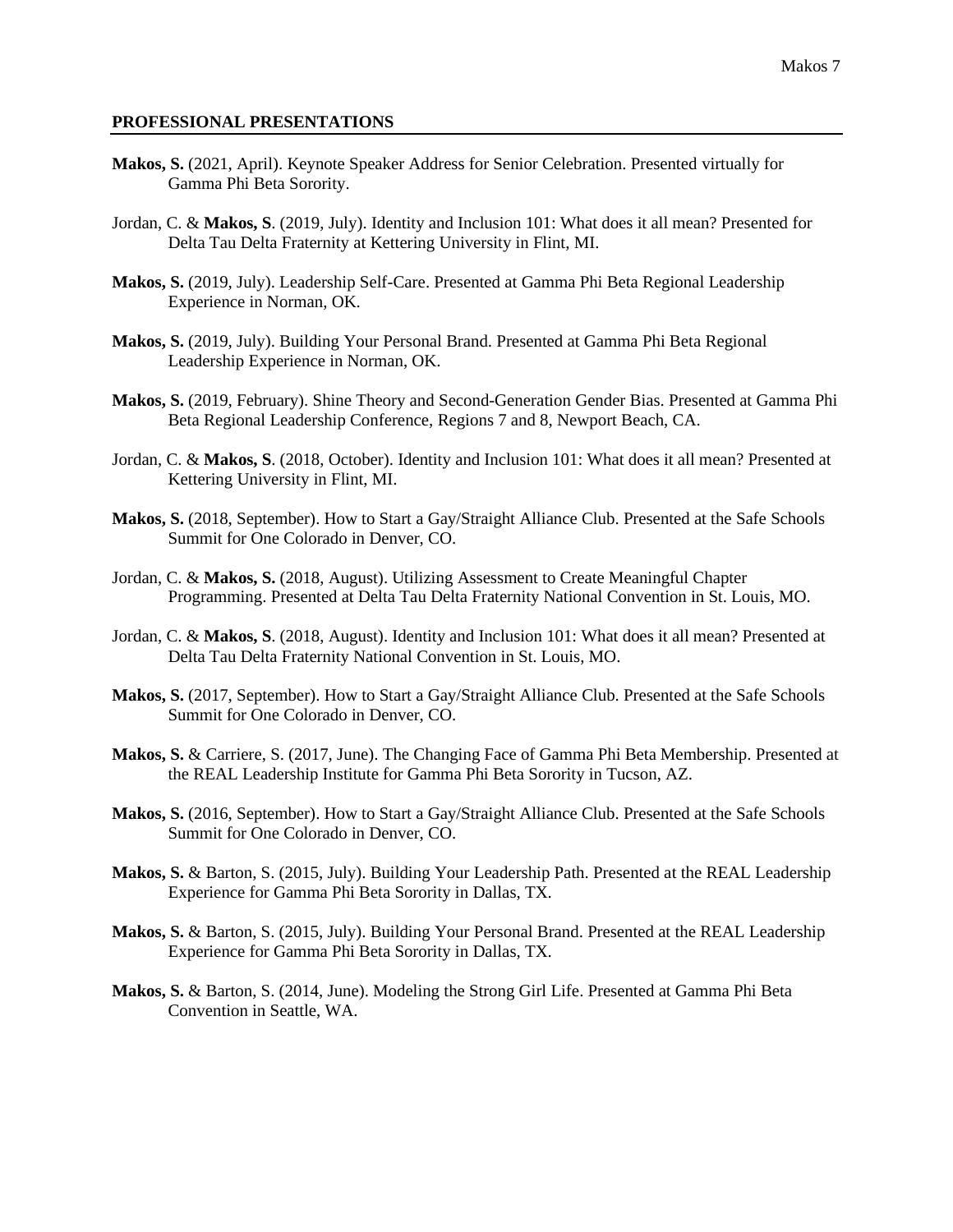#### **PROFESSIONAL EXPERIENCE**

*Public Speaking Coach.* University of Illinois at Urbana-Champaign Engineers SPEAK Program. December 2019.

Group coached 15+ electrical engineering undergraduate students on improving public speaking skills so they can better prepare to present their senior projects.

- *Education Manager*. Gamma Phi Beta International Sorority. Sept. 2015 August 2019. Created the strategy, program content, and implementation plan for 60+ hybrid learning programs for use by 30,000+ collegiate and alumnae members.
- *Sorority Programming Intern.* Gamma Phi Beta International Sorority. May August 2014, June Sept. 2015.

Designed curriculum for three in-person conferences on topics such as leadership development, time management, and courageous conversations.

*Fraternal Values Society Coordinator.* Association of Fraternal Leadership & Values. June 2014 – July 2015.

Developed and facilitated educational curriculum in goal setting, hazing prevention, and program management

- *Study Coordinator.* Colorado State University. March 2014 May 2015. Coordinated interview times and recruited participants as a graduate student researcher with Dr. John Crowley.
- *Program Coordinator.* University of California, Berkeley Haas School of Business. February 2012-July 2013.

Organized specialized industry training (consulting, finance, entrepreneurship) for more than 800 MBA students.

- *Technical Recruiter and Recruiter Mentor.* Aerotek Staffing Agency. July 2011 February 2012. Evaluated candidates' strengths compared to clients' requirements through face-to-face and phone interviews.
- *Collegiate Leadership Consultant.* Gamma Phi Beta International Sorority. July 2010 May 2011. Traveled to 20 university campuses in 15 states to facilitate educational programming and recruit members.

### **PROFESSIONAL DEVELOPMENT**

*The eLearning Guild's Articulate User Conference.* The eLearning Guild. Las Vegas, NV. October 2018.

*Dev Learn 2018 Conference and Expo.* The eLearning Guild. Las Vegas, NV. October 2018.

*Presenting Data and Information.* One-day course taught by Edward Tufte. Denver, CO. July 2018.

*Fraternity and Sorority Round Table.* Association of Fraternity & Sorority Advisors. Atlanta, GA. November 2017.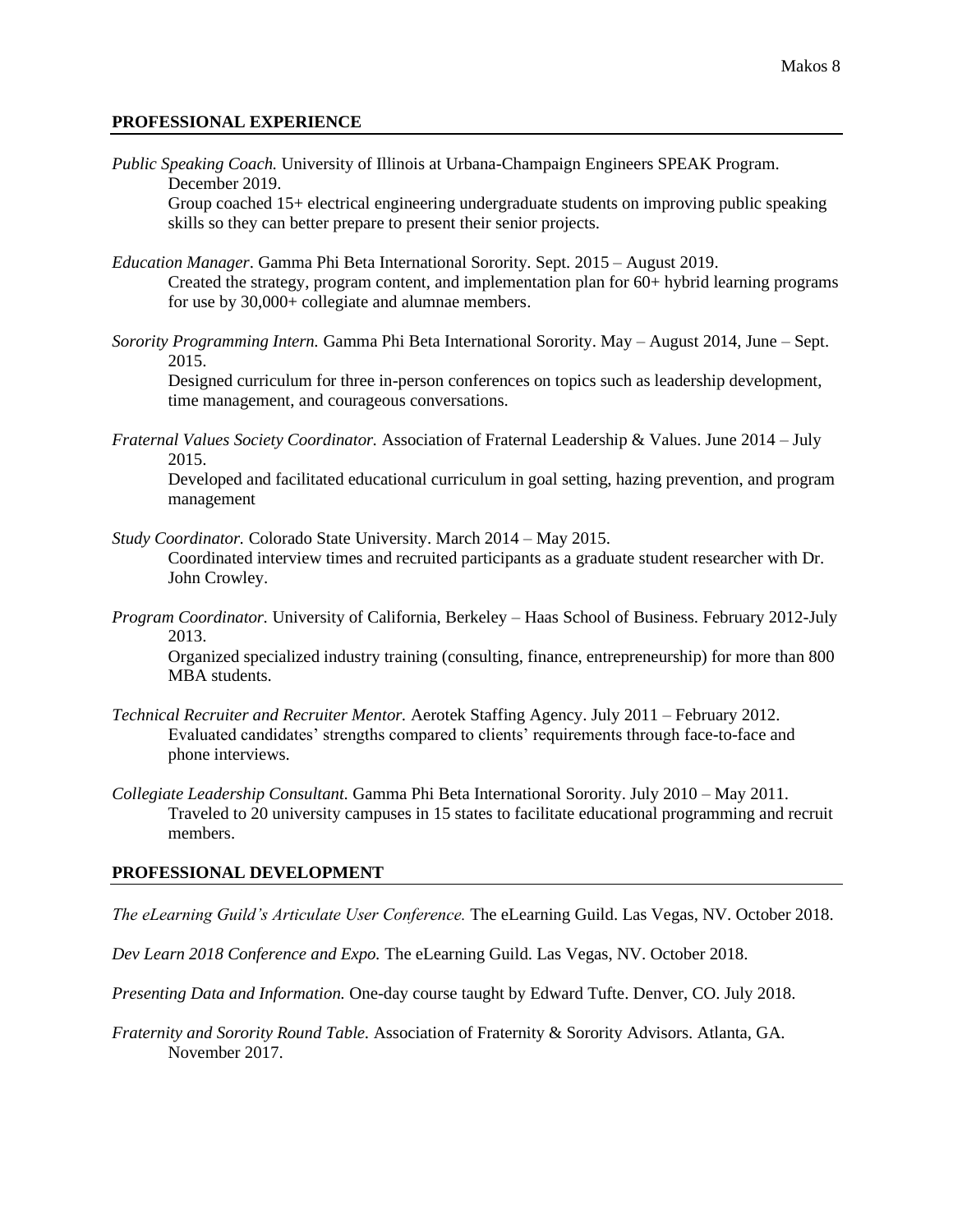- *Prove-It.* One-day course taught by Erin Fischer and Dan Wrona, RISE Partnerships. Carmel, IN. September 2017.
- *Program Design School.* Two-day course taught by Erin Fischer, the Leadership and Training Studio. Carmel, IN. September 2017.
- *Fraternity and Sorority Round Table.* Association of Fraternity & Sorority Advisors. Boston, MA. November 2017.
- *Fraternity and Sorority Round Table.* Association of Fraternity & Sorority Advisors. Fort Worth, TX. November 2015.

### **SERVICE**

- *Board Member.* Athletic Board for the University of Illinois at Urbana-Champaign. Service for the academic year of 2021-22.
- *Paper Reviewer.* International Communication Association. 2021.
- *Guide and Facilitator.* The Clara Project, a three-month training on board-level service sponsored by Gamma Phi Beta International Sorority. 2021.
- *Board Member.* GLSEN (Gay, Lesbian & Straight Education Network). 2019.
- *Safe Schools and Gay/Straight Alliance Program Volunteer*. One Colorado, the state of Colorado's leading LGBTQ advocacy organization. 2015 – 2019.
- *Facilitator*. Delta Tau Delta Fraternity. 2016 2019.

*Facilitator*. Sigma Kappa Sorority. 2016 – 2019.

*Sorority Director – Chapter Life.* Gamma Phi Beta International Sorority. May 2013 – September 2015.

*Presentation Team Member*. Gamma Phi Beta International Sorority. July 2012 – July 2014.

*Regional Coordinator – Advisors.* Gamma Phi Beta International Sorority. July 2011 – May 2013.

#### **AFFILIATIONS**

Association of Fraternity/Sorority Advisors (AFA) Gamma Phi Beta International Sorority National Communication Association (NCA) The eLearning Guild